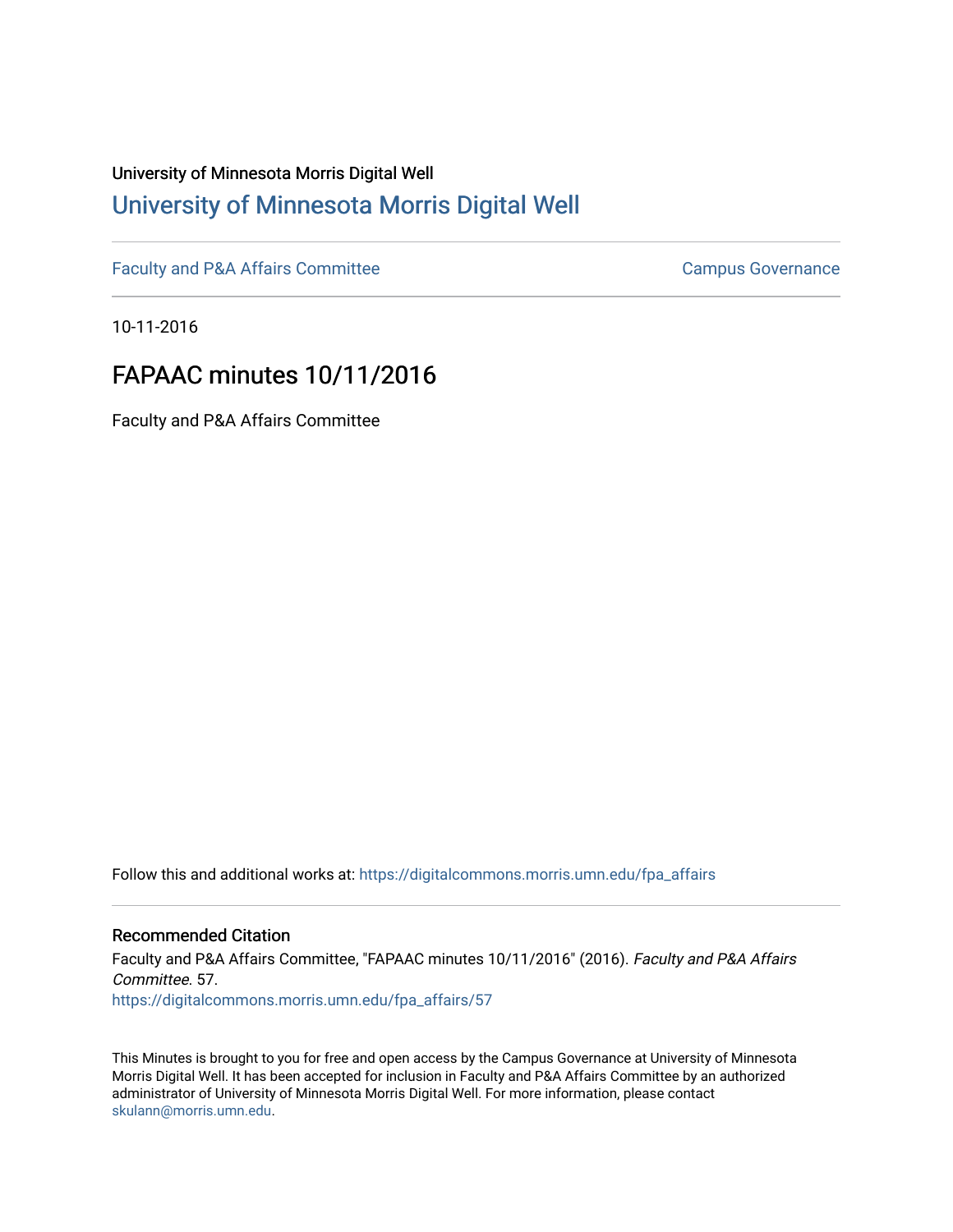Faculty P & A Affairs Committee Meeting Minutes Tuesday, October 11, 2016 Prairie Lounge, 8:00 – 9:00 a.m.

Present: Chlene Anderson, Julia Dabbs, Gordon McIntosh, Kerri Barnstuble, Peh Ng, Melissa Vangsness, Bibhudutta Panda, and Kiel Harell. Absent: David Ericksen

Julia Dabbs welcomed Dean Finzel to the meeting. Dean Finzel was asked to talk about the Academic Personnel Plan Policy and Engagement Survey follow up.

### **Academic Personnel Plan:**

The current Academic Personnel Plan was created at UMM in 2007. In 2014 the plan was updated with changes to working titles. This plan should be reviewed every 5 years or as necessitated by changes in the balance of individuals in the appointment categories listed in the policy. The Vice Provost for Faculty and Academic Affairs sent an email request for an updated collegiate academic personnel plan for UMM due to the Provost on October 19, 2016. The University is asked to identify the academic appointments that we will utilize over the next 5 years. The plan should provide a rational for what the college considers the appropriate balance of responsibilities carried out by individuals in the five broad appointment categories. For each department in which the number of FTEs in non-tenure appointment types exceeds 25% of the number of tenure system faculty, the college must address in a supplemental plan the appropriate balance of tenure system faculty and academic staff responsibilities. Dean Finzel suggested the Faculty and P & A Affairs committee review this policy on a yearly basis to see if UMM is meeting the goal.

As a whole our campus is below where we want to be for tenure track faculty. The Provost office provided reports on the academic departments which give an overview of the ratio of tenure system to non-tenure system instructional Full Time Equivalents (FTEs) for each tenure initiating unit in UMM. We have found discrepancy in the way the PeopleSoft system is calculating the part-time music lesson employee's hours and the educational methods instructors as being included as 1/2 FTE. Even with corrections, we would still be below the 25% goal. Reports show as of last fall (2015) at UMM, 31 % of academic staff non-tenure track, 2% are non-tenure track faculty, and 67% are tenure line faculty.

In 2011 at UMM, we launched an effort to rebuild the tenure track faculty. The spring of 2012 the number of tenure-track faculty went below 90. At that time, we planned to hire 7 to 8 each year until 85% of instructional staff were tenured or tenure-track faculty taking into account faculty leaves. This number should allow us to stay above the 25% goal.

As the academic personnel plan is updated, Dean Finzel will share the plan with the co-chairs of FAPAAC. He anticipates no dramatic changes. The first step will be to try to fix the people soft counting problem.

#### **Engagement Survey follow up:**

The survey shows very different levels of engagement and types of issues in different academic divisions. Issues should be dealt with at each academic level. Listening sessions have been held with Mpls HR in attendance in Humanities with targeted questions asked at the meeting and to come up with a plan.